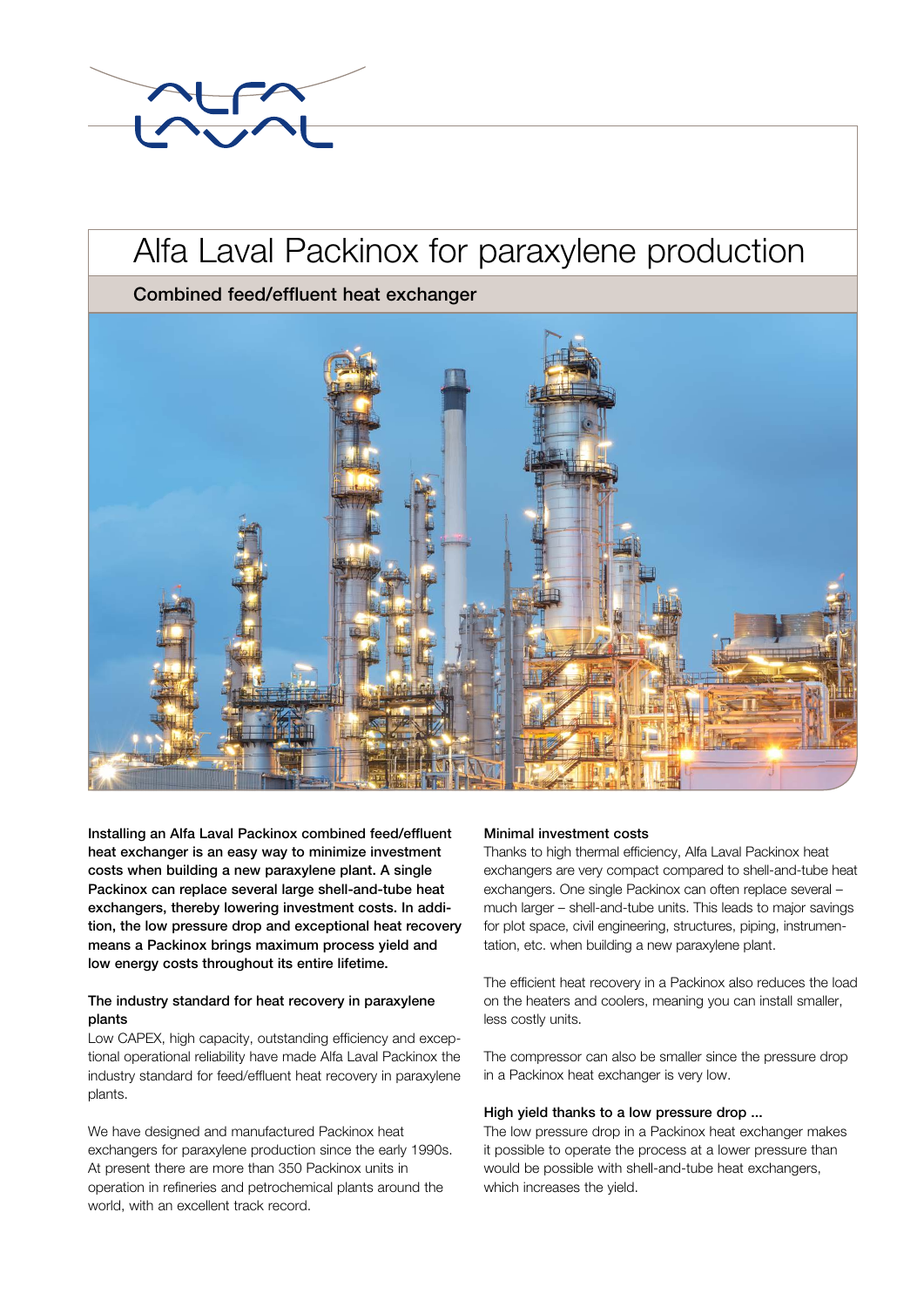

The total, flange-to-flange pressure drop for both sides can be as low as 0.5 bar, compared to 1 bar for vertical and 6 bar for horizontal shell-and-tube heat exchangers.

#### ... and an optimum flow of recycle gas

A second factor that influences the yield is the liquid feed/ recycle gas ratio. To maximize the output, this ratio should be as high as possible. But it is critical that the flow of recycle gas is sufficiently high to lift all the droplets through the heat exchanger.

Alfa Laval's unique Lifting Controller software makes it easy to set the optimum flow rate of the recycle gas by continuously analysing operating data and clearly indicating the minimum value required to lift the liquid feed. This makes it easy to optimize operations over time and especially when conditions change, e.g. when switching feed stocks.

The design of a Packinox heat exchanger makes it more flexible to operate than a set of shell-and-tubes, and allows you operate it with a lower gas flow without compromising lifting, resulting in higher yield.

> Alfa Laval Packinox combined feed/effluent heat exchanger installed in a petrochemical plant.

#### Low operating costs

A Packinox heat exchanger is able to recover much more of the energy in the reactor effluent than a shell-and-tube heat exchanger, and consequently the feed is preheated to a higher temperature. The hot approach temperature can be as low as 20°C (36°F), meaning the load on the heaters and the cooling system is reduced, as are energy costs.

Maintenance costs are kept low thanks to minimal fouling and cleaning needs, as well as the easy-to-service design.